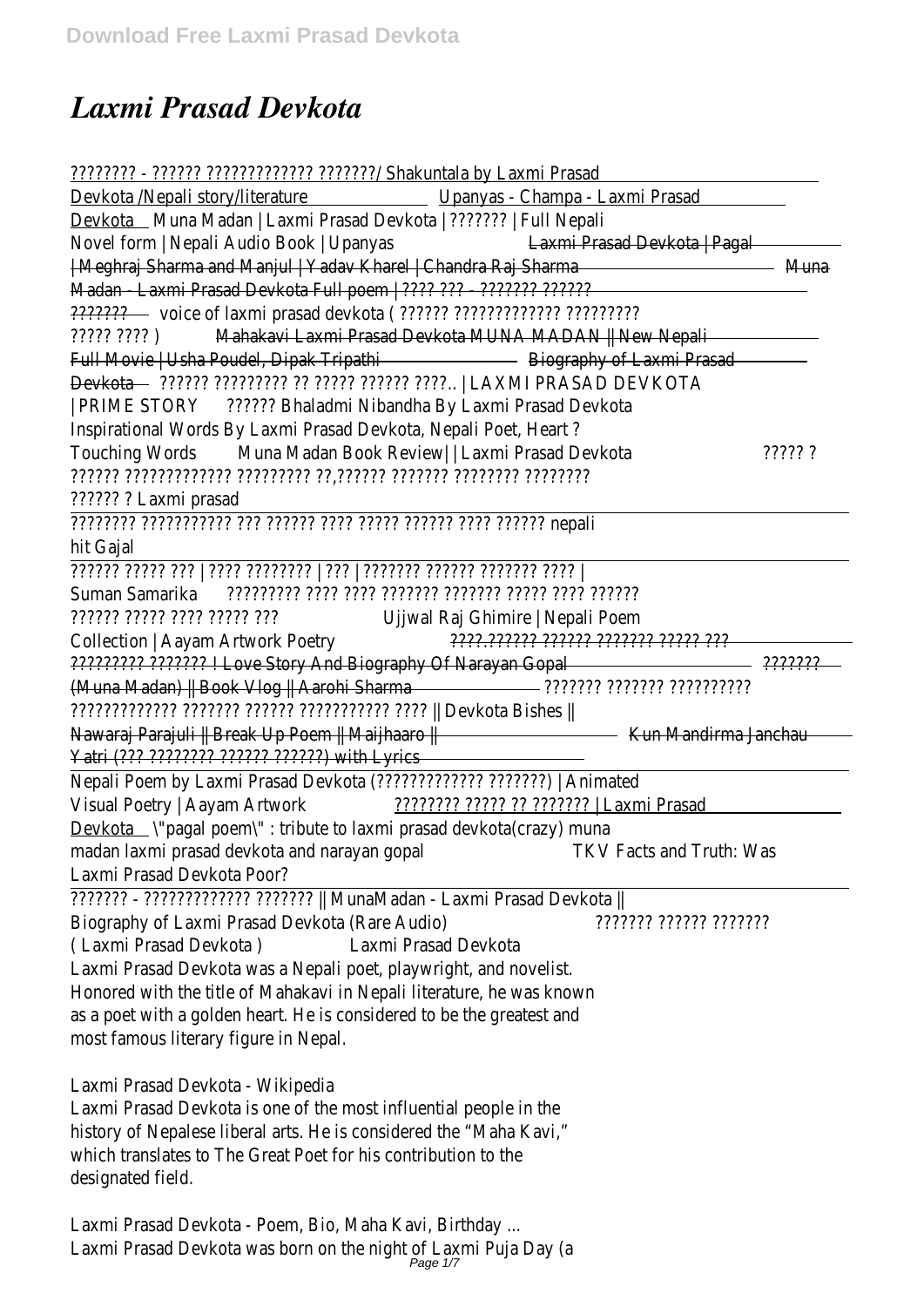festive day in Deepwali, the great Hindu festival) in 1909 to Tilmadhav Devkota and Amar Rajya Laxmi Devi in Dillibazar, Kathmandu. Born at a time when the Hindus including, his family, were worshiping Laxmi, the goddess of wealth, his parents took his […]

Laxmi Prasad Devkota: A Short Biography | The Gorkha Times Laxmi Prasad Devkota was a Nepalese poet. It could be said that he is the best writer of the Nepalese language. In the Nepali language, he has written great poems and books. Laxmi Prasad Devkota is known among Nepalese as Mahakabi or the great Poet, the title granted by the state for his supreme contribution to Nepali literature.

Laxmi Prasad Devkota, All About Greatest Poet Of Nepali ... Laxmi Prasad Devkota (November 12, 1909 - September 14, 1959) Laxmi Prasad Devkota was born on the night of Gai Puja, the day when all hindus worship goddess Laxmi (God of Wealth). Considering this as an blessing, his parents named him after the goddess Laxmi. But he was blessed by Saraswati (Goddess of knowledge).

Laxmi Prasad Devkota | Notes, Videos, QA and Tests | Extra ... KATHMANDU, Nov 14: The 112th birth anniversary of great poet laureate of Nepali literature, Laxmi Prasad Devkota, is being observed today at home and abroad. Born on Kartik 27, 1966 BS, on the auspicious day of Laxmi Puja of the Tihar festival , Devkota passed away on Bhadra 29, 2016 BS. His dozens of creations including 'Munamadan', 'Sulochana', 'Shakuntal' and Pahadi Pukar are very famous ...

Mahakavi Devkota's 112th birth anniversary being observed ... KATHMANDU, Nov. 14 -- The 112th birth anniversary of great poet laureate of Nepali literature, Laxmi Prasad Devkota, is being observed today at home and abroad.Born on Kartik 27, 1966 BS, on the ...

Mahakavi Devkota's 112th birth anniversary being observed ... New Video ??? ??? ??????? ?????? ??????? ???? ?????? #share #Nepali\_Poetry #??????? \_??????? ...

Laxmi Prasad Devkota || ??? ??? || ??????? ?????? ??????? ... Laxmi Prasad Devkota Inception: Laxmi Prasad Devkota (1909-1959), lovingly known as Mahakavi or Great Poet for his significant body of powerful writings in Nepali and English, commands immense respect in the world of Nepali letters.

MAHAKAVI LAXMI PRASAD DEVKOTA STUDY AND RESEARCH CENTRE ... Birat Anupam, SUNSARI:- Today is Laxmi Pooja for Nepali Hindus observing the four-day-long Tihar festival that began on Friday. The day today is also the 111th birth anniversary of Nepal's Mahakavi (Great Poet) Laxmi Prasad Devkota. Devkota (1909- 1959) is one of the widely read poets in Nepal. His life is glanced from multiple angles by millions of eyes. However, there are some interesting ...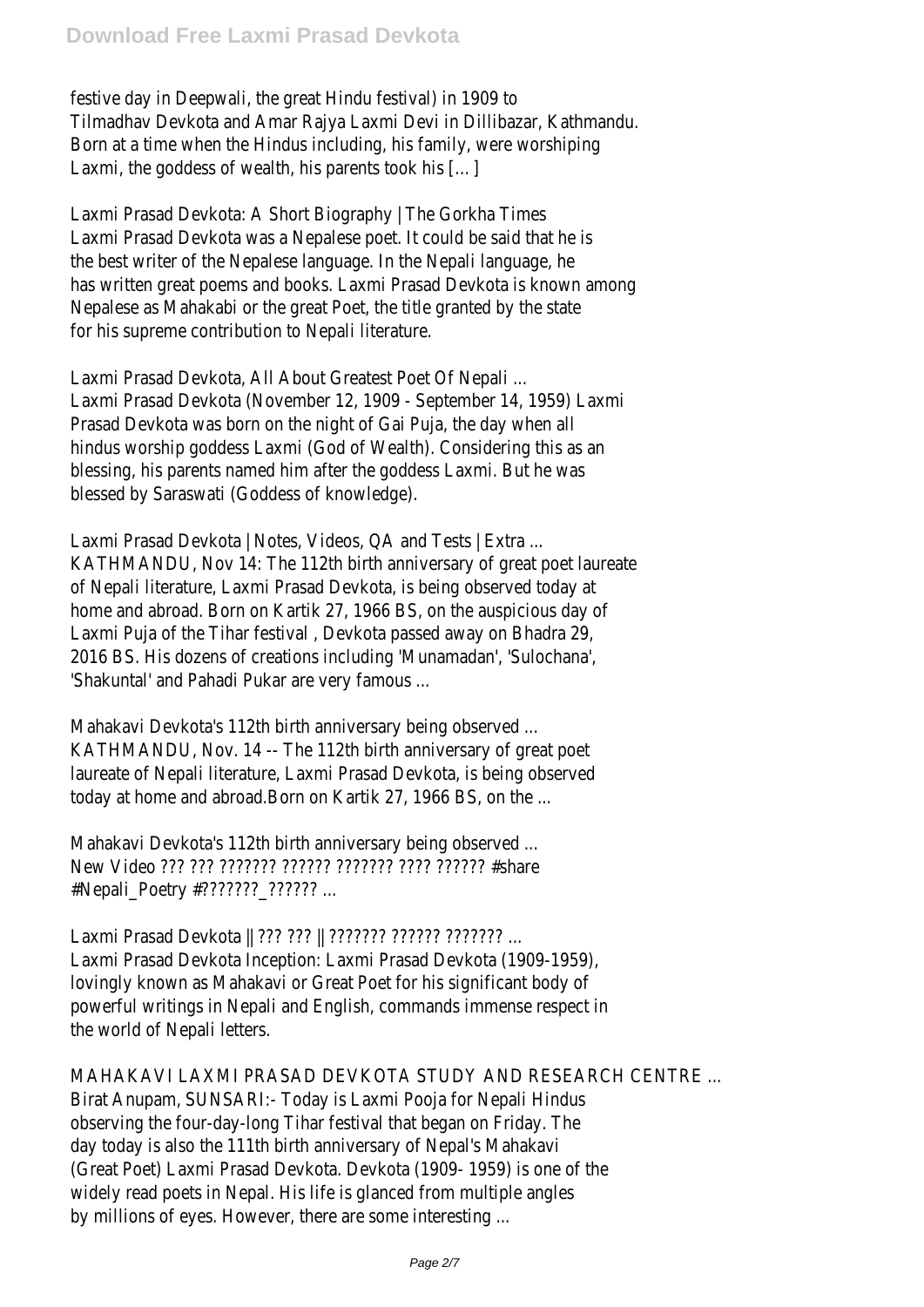Literary intimacy between Laxmi Prasad Devkota and BP ... Laxmi Prasad Devkota is a Nepali poet. Devkota is considered the greatest poet of Nepali language—he has been given the title of "Maha Kavi" ("The Great Poet") of Nepali language. Devkota was born into a Brahman family as the third son of Pandit Til Madhav and Amar Rajya Laxmi Devi. He was born in Dilli Bazar, Kathmandu on the day of Dipawali, the Festival of Lights, which is a celebration ...

??????? ?????????????? [Laxmi Nibandha Sangraha] by Laxmi ... Laxmi Prasad Devkota was born on November 12, 1909, on the night of Lakshmi Pooja, the third day of the Tihar festival. He was born as the third son to father, Teel Madhav Devkota, and mother, Amar Rajyalakshmi Devi, in Dhobidhara, Kathmandu.

Laxmi Prasad Devkota: The inspirational Nepali poet ... View the profiles of people named Laxmi Prasad Devkota. Join Facebook to connect with Laxmi Prasad Devkota and others you may know. Facebook gives people...

Laxmi Prasad Devkota Profiles | Facebook

The Lunatic: Laxmi Prasad Devkota - Summary and Critical Analysis In this autobiographical poem The Lunatic, Devkota wears the persona of a lunatic as if it were a mask. Each stanza brings out a different aspect of the speaker's character, confidence, abnormality, imagination, sensitivity, rebellion, aggression, anger and awful majesty.

The Lunatic: Laxmi Prasad Devkota - Summary and Critical ... Search in the poems of Laxmi Prasad Devkota: Crazy Poem by Laxmi Prasad Devkota. Autoplay next video. 1. Oh yes, friend! I'm crazythat's just the way I am. 2. I see sounds, I hear sights, I taste smells, I touch not heaven but things from the underworld, things people do not believe exist, whose shapes the world does not suspect. Stones I see as flowers lying water-smoothed by the water's ...

Crazy Poem by Laxmi Prasad Devkota - Poem Hunter Laxmi Prasad Devkota – Pagal [Promo: ????? ???????? ?????? ?????? ?????] ??????? ?????? ??????? – ???? ???? ???? ? ???? !

Laxmi Prasad Devkota – Pagal | Nepali Poems Laxmi Prasad Devkota was a Nepali poet, playwright, scholar, and novelist. He is given the title of Mahakavi in Nepali Literature, which means The Great Poet. He is known as the poet with the golden heart. Some of his famous works are Muna Madan, Sulochana, Kunjini, and Sakuntala.

Laxmi Prasad Devkota - Simple English Wikipedia, the free ... Gifted poet Laxmi Prasad Devkota born on the festival of the Goddess of wealth "Laxmi Puja" and so named as a present from the Goddess Laxmi. But he turned out to be wealthier in knowledge and wisdom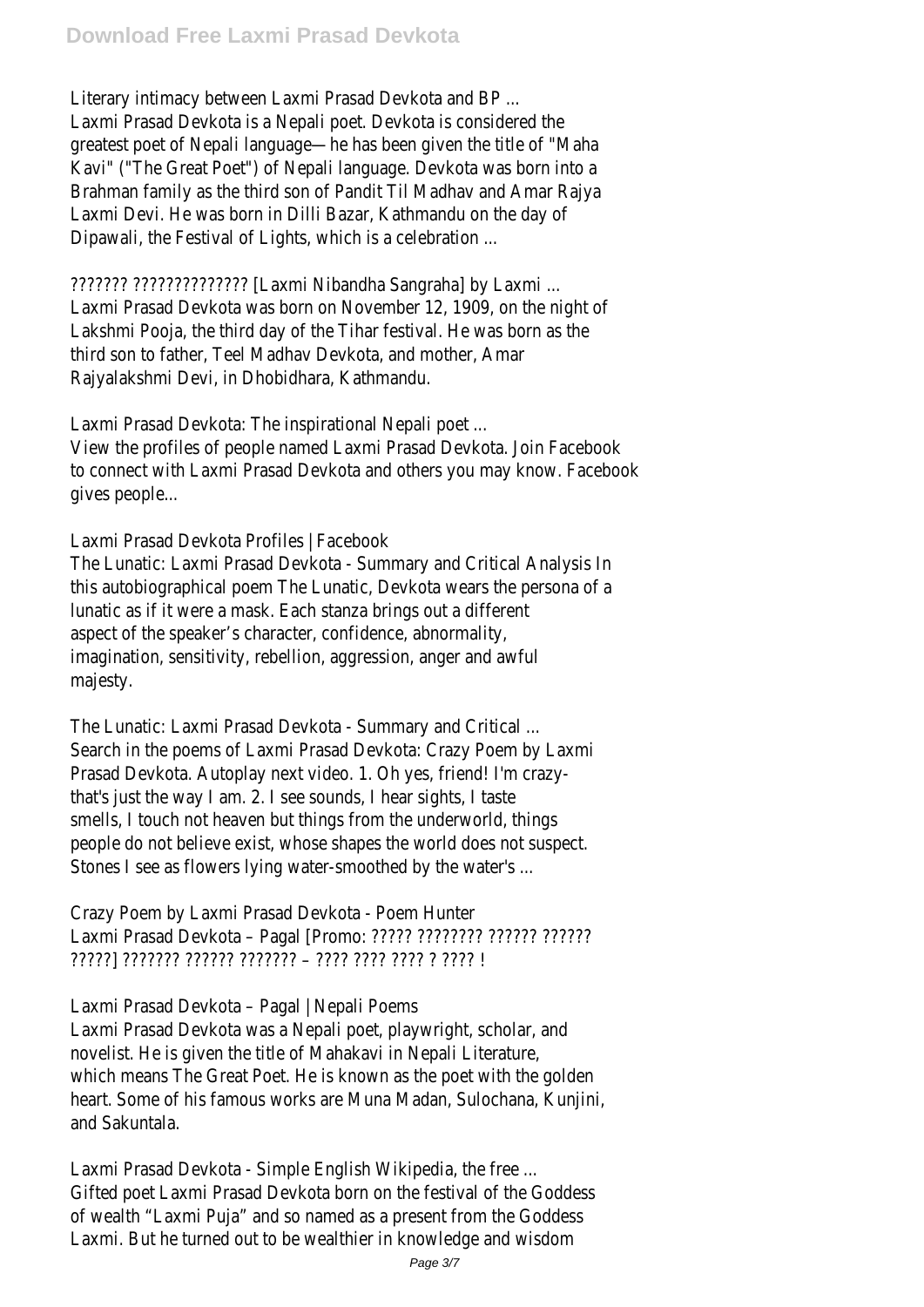rather than in money and riches. He was known as Mahakabi, the great poet, and lived and died a poor man. Biography of Laxmi Prasad Devkota

Biography of Laxmi Prasad Devkota – Nepali Mahakavi ... The great poet Laxmi Prasad Devkota; The Guardian deity of Pokhara; The Gurkha's Daughter by Prajwal Parajuly; The Guru-ba keeping the Nepali dance alive; The Gurung Community; The Heritage Kitchen and Bar; The highest park in the world! The Himalayan Times; The holy month of Ramadan; The Janaki Mandir in Janakpur ; The Kirantis; The Kopan Monastery in Kathmandu; The Kot Parva (Court ...

## ???????? - ?????? ????????????? ???????/ Shakuntala by Laxmi Prasad

| Devkota __ Muna Madan   Laxmi Prasad Devkota   ???????   Full Nepali<br>Novel form   Nepali Audio Book   Upanyas<br>Laxmi Prasad Devkota   Pagal<br>  Meghraj Sharma and Manjul   Yadav Kharel   Chandra Raj Sharma<br>Muna<br>Madan Laxmi Prasad Devkota Full poem   ???? ??? ???????? ???????<br>Mahakavi Laxmi Prasad Devkota MUNA MADAN   New Nepali<br>Biography of Laxmi Prasad<br>D <del>evkota — מאיזמ</del> ו־אַרְהַי מִיהוֹל הַיִּהוֹל הַיִּהוֹל (עַרְהוֹלְהוֹל בּוֹיִהוֹל – LAXMI PRASAD DEVKOTA<br>?????? Bhaladmi Nibandha By Laxmi Prasad Devkota<br>  PRIME STORY<br>Muna Madan Book Review   Laxmi Prasad Devkota<br>? ?????<br>Ujjwal Raj Ghimire   Nepali Poem<br>????.?????? ?????? ??????? ????? ???<br>????????? ??????? I Love Story And Biography Of Narayan Gopal<br><u>יוויוויוויו ווויווי ווווווו ————————</u><br>(Muna Madan)    Book Vlog    Aarohi Sharma<br>ן Devkota Bishes    מְיִיִרְ מְיִיְרְיִרְיִרְיִרְיִרְ מְיִרְיִרְיִרְ מְיִרְיִרְיִרְ מְיִרְיִרְיִרְיִרְיִרְיִרְ<br>Nawaraj Parajuli    Break Up Poem    Maijhaaro   <br>Kun Mandirma Janchau<br>Yatri (??? ???????? ?????? ???????) with Lyrics<br>Nepali Poem by Laxmi Prasad Devkota (?????????????? ???????)   Animated<br>Visual Poetry   Aayam Artwork<br>Devkota \'pagal poem\": tribute to laxmi prasad devkota(crazy) muna<br>madan laxmi prasad devkota and narayan gopal<br><b>TKV Facts and Truth: Was</b><br>Laxmi Prasad Devkota Poor?<br>??????? - ????????????? ???????    MunaMadan - Laxmi Prasad Devkota   <br>Biography of Laxmi Prasad Devkota (Rare Audio)<br>וווווון וווווו וווווו<br>(Laxmi Prasad Devkota)<br>Laxmi Prasad Devkota | Upanyas - Champa - Laxmi Prasad<br>Devkota /Nepali story/literature                 |  |
|-----------------------------------------------------------------------------------------------------------------------------------------------------------------------------------------------------------------------------------------------------------------------------------------------------------------------------------------------------------------------------------------------------------------------------------------------------------------------------------------------------------------------------------------------------------------------------------------------------------------------------------------------------------------------------------------------------------------------------------------------------------------------------------------------------------------------------------------------------------------------------------------------------------------------------------------------------------------------------------------------------------------------------------------------------------------------------------------------------------------------------------------------------------------------------------------------------------------------------------------------------------------------------------------------------------------------------------------------------------------------------------------------------------------------------------------------------------------------------------------------------------------------------------------------------------------------------------------------------------------------------------------------------|-------------------------------------------------------------------------------------|--|
|                                                                                                                                                                                                                                                                                                                                                                                                                                                                                                                                                                                                                                                                                                                                                                                                                                                                                                                                                                                                                                                                                                                                                                                                                                                                                                                                                                                                                                                                                                                                                                                                                                                     |                                                                                     |  |
|                                                                                                                                                                                                                                                                                                                                                                                                                                                                                                                                                                                                                                                                                                                                                                                                                                                                                                                                                                                                                                                                                                                                                                                                                                                                                                                                                                                                                                                                                                                                                                                                                                                     |                                                                                     |  |
|                                                                                                                                                                                                                                                                                                                                                                                                                                                                                                                                                                                                                                                                                                                                                                                                                                                                                                                                                                                                                                                                                                                                                                                                                                                                                                                                                                                                                                                                                                                                                                                                                                                     |                                                                                     |  |
|                                                                                                                                                                                                                                                                                                                                                                                                                                                                                                                                                                                                                                                                                                                                                                                                                                                                                                                                                                                                                                                                                                                                                                                                                                                                                                                                                                                                                                                                                                                                                                                                                                                     |                                                                                     |  |
|                                                                                                                                                                                                                                                                                                                                                                                                                                                                                                                                                                                                                                                                                                                                                                                                                                                                                                                                                                                                                                                                                                                                                                                                                                                                                                                                                                                                                                                                                                                                                                                                                                                     |                                                                                     |  |
|                                                                                                                                                                                                                                                                                                                                                                                                                                                                                                                                                                                                                                                                                                                                                                                                                                                                                                                                                                                                                                                                                                                                                                                                                                                                                                                                                                                                                                                                                                                                                                                                                                                     | ן זִיְזִי זְיִזְיִי                                                                 |  |
|                                                                                                                                                                                                                                                                                                                                                                                                                                                                                                                                                                                                                                                                                                                                                                                                                                                                                                                                                                                                                                                                                                                                                                                                                                                                                                                                                                                                                                                                                                                                                                                                                                                     | Full Movie   Usha Poudel, Dipak Tripathi                                            |  |
|                                                                                                                                                                                                                                                                                                                                                                                                                                                                                                                                                                                                                                                                                                                                                                                                                                                                                                                                                                                                                                                                                                                                                                                                                                                                                                                                                                                                                                                                                                                                                                                                                                                     |                                                                                     |  |
|                                                                                                                                                                                                                                                                                                                                                                                                                                                                                                                                                                                                                                                                                                                                                                                                                                                                                                                                                                                                                                                                                                                                                                                                                                                                                                                                                                                                                                                                                                                                                                                                                                                     |                                                                                     |  |
|                                                                                                                                                                                                                                                                                                                                                                                                                                                                                                                                                                                                                                                                                                                                                                                                                                                                                                                                                                                                                                                                                                                                                                                                                                                                                                                                                                                                                                                                                                                                                                                                                                                     | Inspirational Words By Laxmi Prasad Devkota, Nepali Poet, Heart?                    |  |
|                                                                                                                                                                                                                                                                                                                                                                                                                                                                                                                                                                                                                                                                                                                                                                                                                                                                                                                                                                                                                                                                                                                                                                                                                                                                                                                                                                                                                                                                                                                                                                                                                                                     | <b>Touching Words</b>                                                               |  |
|                                                                                                                                                                                                                                                                                                                                                                                                                                                                                                                                                                                                                                                                                                                                                                                                                                                                                                                                                                                                                                                                                                                                                                                                                                                                                                                                                                                                                                                                                                                                                                                                                                                     |                                                                                     |  |
|                                                                                                                                                                                                                                                                                                                                                                                                                                                                                                                                                                                                                                                                                                                                                                                                                                                                                                                                                                                                                                                                                                                                                                                                                                                                                                                                                                                                                                                                                                                                                                                                                                                     | ?????? ? Laxmi prasad                                                               |  |
|                                                                                                                                                                                                                                                                                                                                                                                                                                                                                                                                                                                                                                                                                                                                                                                                                                                                                                                                                                                                                                                                                                                                                                                                                                                                                                                                                                                                                                                                                                                                                                                                                                                     | nepali ו??????? וזמי וזמיר וזמי וזמי וזמיר וזו ווזמירוויד ווזמירו                   |  |
|                                                                                                                                                                                                                                                                                                                                                                                                                                                                                                                                                                                                                                                                                                                                                                                                                                                                                                                                                                                                                                                                                                                                                                                                                                                                                                                                                                                                                                                                                                                                                                                                                                                     | hit Gajal                                                                           |  |
|                                                                                                                                                                                                                                                                                                                                                                                                                                                                                                                                                                                                                                                                                                                                                                                                                                                                                                                                                                                                                                                                                                                                                                                                                                                                                                                                                                                                                                                                                                                                                                                                                                                     | מִמְר מִמְרַחָ מִמְרַחָ מִמְרַחָן   מִר   מִמְרַחָה מִרָּךְ   מִרְ מִמְרַח מִמְרַחַ |  |
|                                                                                                                                                                                                                                                                                                                                                                                                                                                                                                                                                                                                                                                                                                                                                                                                                                                                                                                                                                                                                                                                                                                                                                                                                                                                                                                                                                                                                                                                                                                                                                                                                                                     | Suman Samarika                                                                      |  |
|                                                                                                                                                                                                                                                                                                                                                                                                                                                                                                                                                                                                                                                                                                                                                                                                                                                                                                                                                                                                                                                                                                                                                                                                                                                                                                                                                                                                                                                                                                                                                                                                                                                     | יִרִי יִרְרִיךְ יִרְרִי יִרְרִיךְ יִרְרִיךְ                                         |  |
|                                                                                                                                                                                                                                                                                                                                                                                                                                                                                                                                                                                                                                                                                                                                                                                                                                                                                                                                                                                                                                                                                                                                                                                                                                                                                                                                                                                                                                                                                                                                                                                                                                                     | Collection   Aayam Artwork Poetry                                                   |  |
|                                                                                                                                                                                                                                                                                                                                                                                                                                                                                                                                                                                                                                                                                                                                                                                                                                                                                                                                                                                                                                                                                                                                                                                                                                                                                                                                                                                                                                                                                                                                                                                                                                                     |                                                                                     |  |
|                                                                                                                                                                                                                                                                                                                                                                                                                                                                                                                                                                                                                                                                                                                                                                                                                                                                                                                                                                                                                                                                                                                                                                                                                                                                                                                                                                                                                                                                                                                                                                                                                                                     |                                                                                     |  |
|                                                                                                                                                                                                                                                                                                                                                                                                                                                                                                                                                                                                                                                                                                                                                                                                                                                                                                                                                                                                                                                                                                                                                                                                                                                                                                                                                                                                                                                                                                                                                                                                                                                     |                                                                                     |  |
|                                                                                                                                                                                                                                                                                                                                                                                                                                                                                                                                                                                                                                                                                                                                                                                                                                                                                                                                                                                                                                                                                                                                                                                                                                                                                                                                                                                                                                                                                                                                                                                                                                                     |                                                                                     |  |
|                                                                                                                                                                                                                                                                                                                                                                                                                                                                                                                                                                                                                                                                                                                                                                                                                                                                                                                                                                                                                                                                                                                                                                                                                                                                                                                                                                                                                                                                                                                                                                                                                                                     |                                                                                     |  |
|                                                                                                                                                                                                                                                                                                                                                                                                                                                                                                                                                                                                                                                                                                                                                                                                                                                                                                                                                                                                                                                                                                                                                                                                                                                                                                                                                                                                                                                                                                                                                                                                                                                     |                                                                                     |  |
|                                                                                                                                                                                                                                                                                                                                                                                                                                                                                                                                                                                                                                                                                                                                                                                                                                                                                                                                                                                                                                                                                                                                                                                                                                                                                                                                                                                                                                                                                                                                                                                                                                                     |                                                                                     |  |
|                                                                                                                                                                                                                                                                                                                                                                                                                                                                                                                                                                                                                                                                                                                                                                                                                                                                                                                                                                                                                                                                                                                                                                                                                                                                                                                                                                                                                                                                                                                                                                                                                                                     |                                                                                     |  |
|                                                                                                                                                                                                                                                                                                                                                                                                                                                                                                                                                                                                                                                                                                                                                                                                                                                                                                                                                                                                                                                                                                                                                                                                                                                                                                                                                                                                                                                                                                                                                                                                                                                     |                                                                                     |  |
|                                                                                                                                                                                                                                                                                                                                                                                                                                                                                                                                                                                                                                                                                                                                                                                                                                                                                                                                                                                                                                                                                                                                                                                                                                                                                                                                                                                                                                                                                                                                                                                                                                                     |                                                                                     |  |
|                                                                                                                                                                                                                                                                                                                                                                                                                                                                                                                                                                                                                                                                                                                                                                                                                                                                                                                                                                                                                                                                                                                                                                                                                                                                                                                                                                                                                                                                                                                                                                                                                                                     |                                                                                     |  |
|                                                                                                                                                                                                                                                                                                                                                                                                                                                                                                                                                                                                                                                                                                                                                                                                                                                                                                                                                                                                                                                                                                                                                                                                                                                                                                                                                                                                                                                                                                                                                                                                                                                     |                                                                                     |  |
|                                                                                                                                                                                                                                                                                                                                                                                                                                                                                                                                                                                                                                                                                                                                                                                                                                                                                                                                                                                                                                                                                                                                                                                                                                                                                                                                                                                                                                                                                                                                                                                                                                                     |                                                                                     |  |
|                                                                                                                                                                                                                                                                                                                                                                                                                                                                                                                                                                                                                                                                                                                                                                                                                                                                                                                                                                                                                                                                                                                                                                                                                                                                                                                                                                                                                                                                                                                                                                                                                                                     | Laxmi Prasad Devkota was a Nepali poet, playwright, and novelist.                   |  |
|                                                                                                                                                                                                                                                                                                                                                                                                                                                                                                                                                                                                                                                                                                                                                                                                                                                                                                                                                                                                                                                                                                                                                                                                                                                                                                                                                                                                                                                                                                                                                                                                                                                     | Honored with the title of Mahakavi in Nepali literature, he was known               |  |
| Page 4/7                                                                                                                                                                                                                                                                                                                                                                                                                                                                                                                                                                                                                                                                                                                                                                                                                                                                                                                                                                                                                                                                                                                                                                                                                                                                                                                                                                                                                                                                                                                                                                                                                                            | as a poet with a golden heart. He is considered to be the greatest and              |  |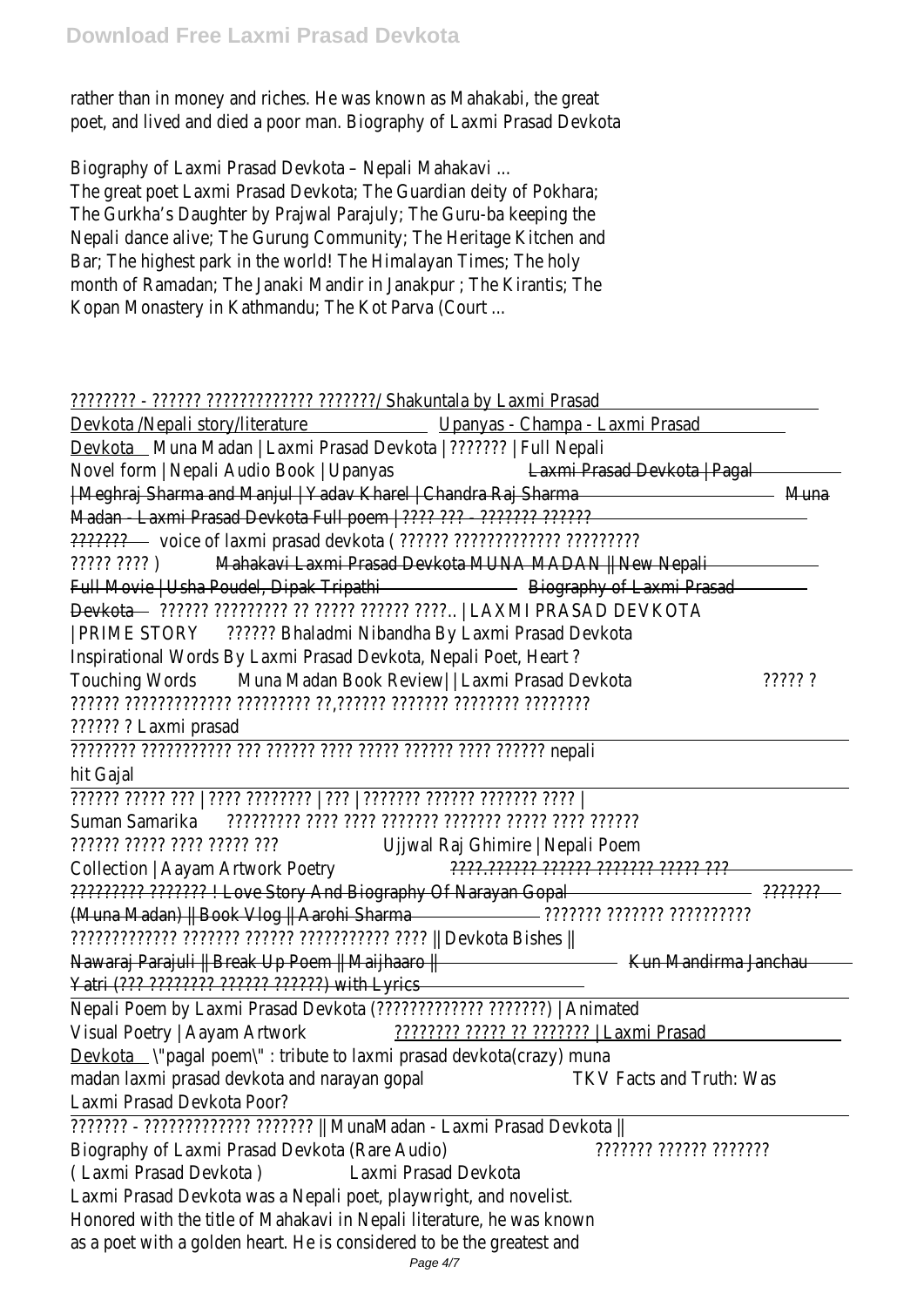most famous literary figure in Nepal.

Laxmi Prasad Devkota - Wikipedia

Laxmi Prasad Devkota is one of the most influential people in the history of Nepalese liberal arts. He is considered the "Maha Kavi," which translates to The Great Poet for his contribution to the designated field.

Laxmi Prasad Devkota - Poem, Bio, Maha Kavi, Birthday ... Laxmi Prasad Devkota was born on the night of Laxmi Puja Day (a festive day in Deepwali, the great Hindu festival) in 1909 to Tilmadhav Devkota and Amar Rajya Laxmi Devi in Dillibazar, Kathmandu. Born at a time when the Hindus including, his family, were worshiping Laxmi, the goddess of wealth, his parents took his […]

Laxmi Prasad Devkota: A Short Biography | The Gorkha Times Laxmi Prasad Devkota was a Nepalese poet. It could be said that he is the best writer of the Nepalese language. In the Nepali language, he has written great poems and books. Laxmi Prasad Devkota is known among Nepalese as Mahakabi or the great Poet, the title granted by the state for his supreme contribution to Nepali literature.

Laxmi Prasad Devkota, All About Greatest Poet Of Nepali ... Laxmi Prasad Devkota (November 12, 1909 - September 14, 1959) Laxmi Prasad Devkota was born on the night of Gai Puja, the day when all hindus worship goddess Laxmi (God of Wealth). Considering this as an blessing, his parents named him after the goddess Laxmi. But he was blessed by Saraswati (Goddess of knowledge).

Laxmi Prasad Devkota | Notes, Videos, QA and Tests | Extra ... KATHMANDU, Nov 14: The 112th birth anniversary of great poet laureate of Nepali literature, Laxmi Prasad Devkota, is being observed today at home and abroad. Born on Kartik 27, 1966 BS, on the auspicious day of Laxmi Puja of the Tihar festival , Devkota passed away on Bhadra 29, 2016 BS. His dozens of creations including 'Munamadan', 'Sulochana', 'Shakuntal' and Pahadi Pukar are very famous ...

Mahakavi Devkota's 112th birth anniversary being observed ... KATHMANDU, Nov. 14 -- The 112th birth anniversary of great poet laureate of Nepali literature, Laxmi Prasad Devkota, is being observed today at home and abroad.Born on Kartik 27, 1966 BS, on the ...

Mahakavi Devkota's 112th birth anniversary being observed ... New Video ??? ??? ??????? ?????? ??????? ???? ?????? #share #Nepali\_Poetry #??????? \_??????? ...

Laxmi Prasad Devkota || ??? ??? || ??????? ?????? ??????? ... Laxmi Prasad Devkota Inception: Laxmi Prasad Devkota (1909-1959), lovingly known as Mahakavi or Great Poet for his significant body of powerful writings in Nepali and English, commands immense respect in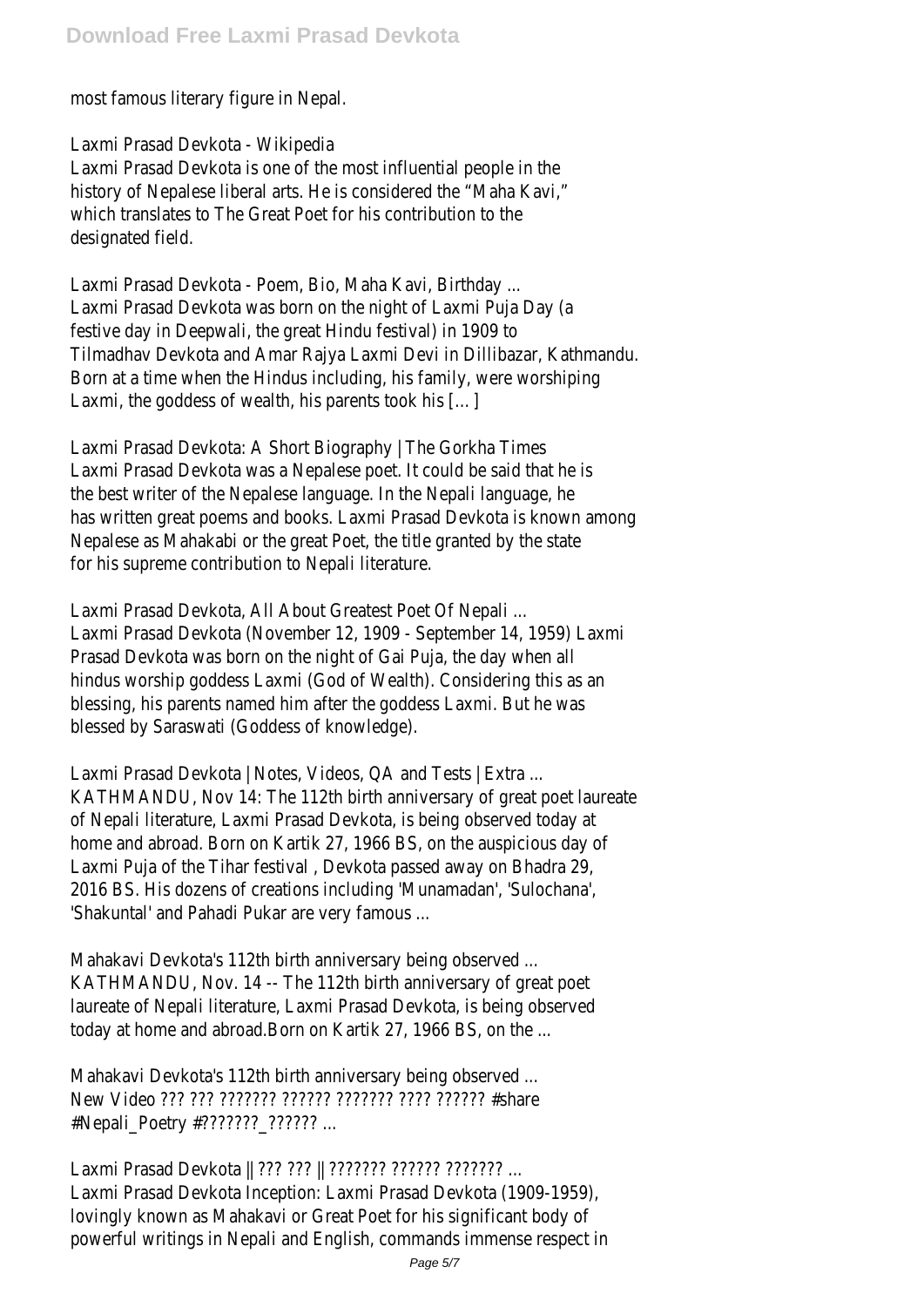the world of Nepali letters.

MAHAKAVI LAXMI PRASAD DEVKOTA STUDY AND RESEARCH CENTRE ... Birat Anupam, SUNSARI:- Today is Laxmi Pooja for Nepali Hindus observing the four-day-long Tihar festival that began on Friday. The day today is also the 111th birth anniversary of Nepal's Mahakavi (Great Poet) Laxmi Prasad Devkota. Devkota (1909- 1959) is one of the widely read poets in Nepal. His life is glanced from multiple angles by millions of eyes. However, there are some interesting ...

Literary intimacy between Laxmi Prasad Devkota and BP ... Laxmi Prasad Devkota is a Nepali poet. Devkota is considered the greatest poet of Nepali language—he has been given the title of "Maha Kavi" ("The Great Poet") of Nepali language. Devkota was born into a Brahman family as the third son of Pandit Til Madhav and Amar Rajya Laxmi Devi. He was born in Dilli Bazar, Kathmandu on the day of Dipawali, the Festival of Lights, which is a celebration ...

??????? ?????????????? [Laxmi Nibandha Sangraha] by Laxmi ... Laxmi Prasad Devkota was born on November 12, 1909, on the night of Lakshmi Pooja, the third day of the Tihar festival. He was born as the third son to father, Teel Madhav Devkota, and mother, Amar Rajyalakshmi Devi, in Dhobidhara, Kathmandu.

Laxmi Prasad Devkota: The inspirational Nepali poet ... View the profiles of people named Laxmi Prasad Devkota. Join Facebook to connect with Laxmi Prasad Devkota and others you may know. Facebook gives people...

Laxmi Prasad Devkota Profiles | Facebook

The Lunatic: Laxmi Prasad Devkota - Summary and Critical Analysis In this autobiographical poem The Lunatic, Devkota wears the persona of a lunatic as if it were a mask. Each stanza brings out a different aspect of the speaker's character, confidence, abnormality, imagination, sensitivity, rebellion, aggression, anger and awful majesty.

The Lunatic: Laxmi Prasad Devkota - Summary and Critical ... Search in the poems of Laxmi Prasad Devkota: Crazy Poem by Laxmi Prasad Devkota. Autoplay next video. 1. Oh yes, friend! I'm crazythat's just the way I am. 2. I see sounds, I hear sights, I taste smells, I touch not heaven but things from the underworld, things people do not believe exist, whose shapes the world does not suspect. Stones I see as flowers lying water-smoothed by the water's ...

Crazy Poem by Laxmi Prasad Devkota - Poem Hunter Laxmi Prasad Devkota – Pagal [Promo: ????? ???????? ?????? ?????? <u>ן יִמְיָר יִ יְמִיר יִמְיֹך יִמְיֹך – מְיַחְמְיךָ מְיַחְמִיך וְמִיחְיךָ בְּוֹ</u>